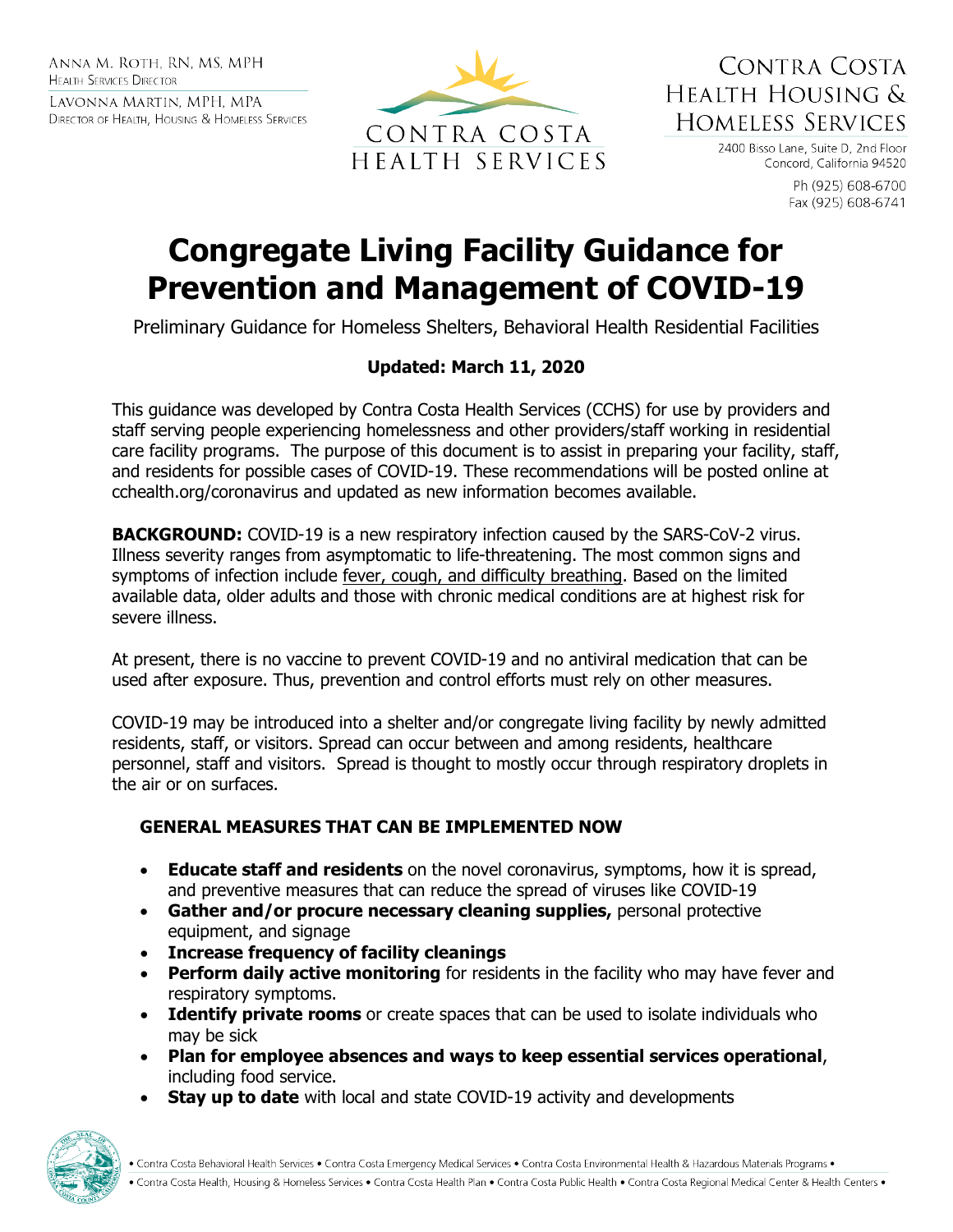## **EDUCATE STAFF AND RESIDENTS**

#### Hand Hygiene and Respiratory/Cough Etiquette

Staff should review and follow recommendations for hand hygiene before and after contact with residents, after contact with contaminated surfaces or equipment, and after removing personal protective equipment (PPE).

- For more information about hand hygiene, procedures, and recommendations please view the following link: [https://www.cdc.gov/handwashing/when-how](https://www.cdc.gov/handwashing/when-how-handwashing.html)[handwashing.html](https://www.cdc.gov/handwashing/when-how-handwashing.html)
- Staff should encourage more frequent handwashing and/or use of alcohol-based hand sanitizer when in group settings our when water is not available.
- Place hand sanitizer at front desks, inside and outside residents' rooms, in staff offices; have sinks available with soap and paper towels for hand washing.
- Coughing should be done in a tissue and/or the curve of the elbow.

#### **Signage**

- Posting signs encouraging hand hygiene and respiratory etiquette in all common areas around your facility is a great way to spread information, and to teach or remind staff and clients how to practice good hygiene. Hand hygiene signage written in multiple translations is available for download at<https://www.cdc.gov/handwashing/posters.html>
- Signs should be posted at:
	- o Entrances and exits
	- o Communal gathering areas
	- o Dining areas
	- o Bathrooms
	- o Staff lounges
	- o Dormitories or sleeping areas

## Personal Protective Equipment (PPE)

Staff should use Personal Protective Equipment (PPE) and be trained to use Standard Precautions when cleaning and decontaminating.

- Post signs on the door or wall outside of the resident room that clearly describe the type of required PPE.
- Make PPE, including facemasks and gloves, available immediately outside of the resident spaces.

Position a trash can near the exit inside any resident room to make it easy for staff and consumers to discard PPE.



• Contra Costa Behavioral Health Services • Contra Costa Emergency Medical Services • Contra Costa Environmental Health & Hazardous Materials Programs •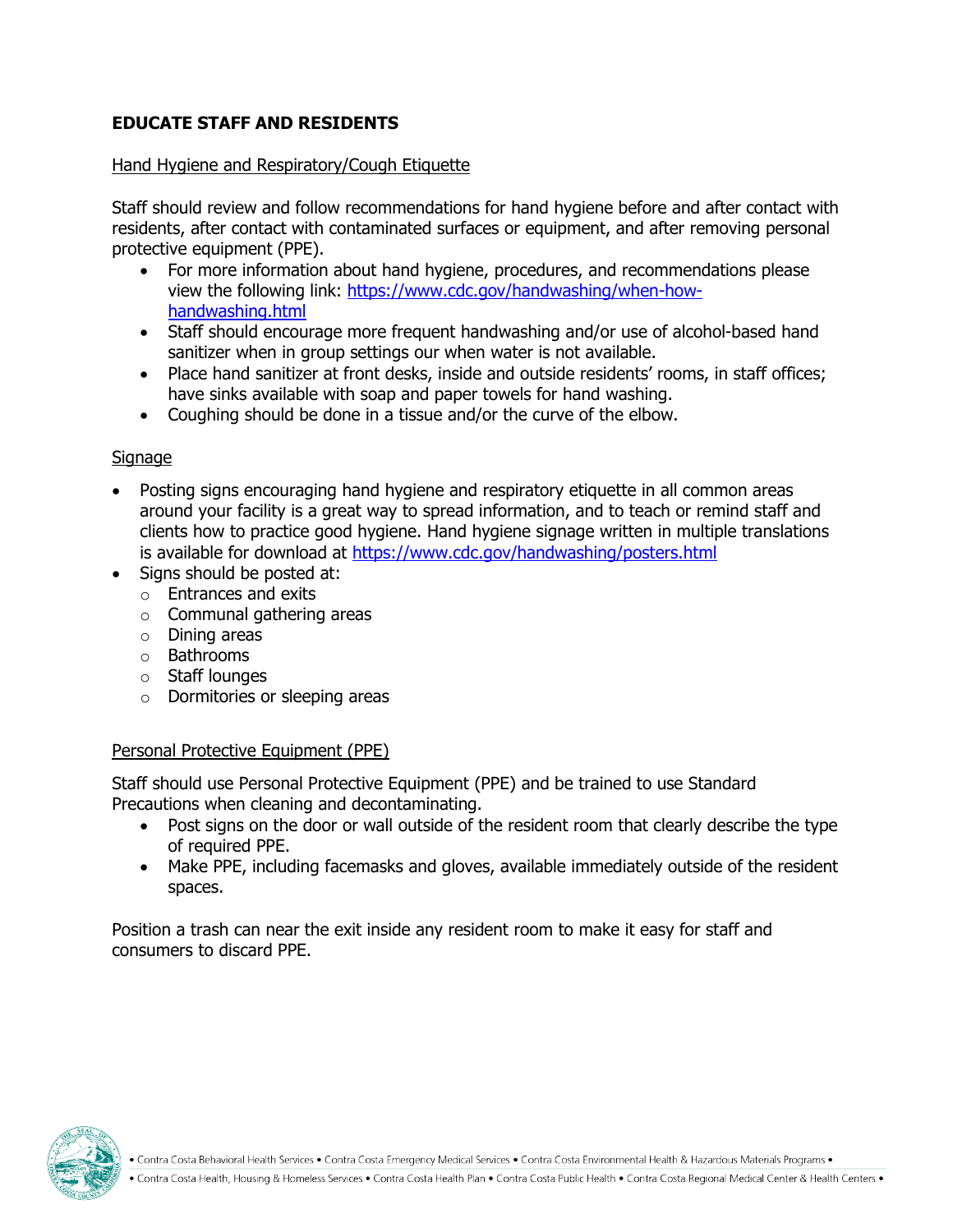# **FACILITY SANITATION**

Cleaning and Disinfecting Shelters and Other Residential Programs

To reduce the spread of infectious diseases at your facility, provide basic hygiene supplies (refer to next section) to staff and residents, clean and decontaminate regularly, and post information on how to reduce transmission. This will reduce the spread of diseases through the air and through droplets, and will also reduce diseases spread through contact, like COVID-19.

- Clean and sanitize frequently touched surfaces several times per day. Pay special attention to doorknobs, light switches, elevator buttons, public phones, banisters, tabletops, handrails/bedrails, toys, faucets, copy machines, etc.
- Wash surfaces with a general household cleaner to remove germs. Rinse with water and follow with an EPA-registered disinfectant to kill germs. Read the label to make sure it states that EPA has approved the product for effectiveness against Novel Coronavirus SARS-CoV-2. EPA-registered products can be found at [https://www.epa.gov/sites/production/files/2020-03/documents/sars-cov-2-list\\_03-03-](https://www.epa.gov/sites/production/files/2020-03/documents/sars-cov-2-list_03-03-2020.pdf) [2020.pdf](https://www.epa.gov/sites/production/files/2020-03/documents/sars-cov-2-list_03-03-2020.pdf)
- If a surface is not visibly dirty, you can clean it with an EPA-registered product that both cleans (removes germs) and disinfects (kills germs) instead. Be sure to read the label directions carefully, as there may be a separate procedure for using the product as a cleaner or as a disinfectant. An EPA- registered disinfection usually requires the product to remain on the surface for a certain period (e.g., letting it stand for 3 to 5 minutes) to kill germs.
- Staff and/or residents performing the cleaning and disinfecting should use disposable gloves each time they perform the cleaning procedures.
- Use damp cloth cleaning methods. Dry dusting or sweeping can cause airborne viruses to spread.
- Change mop heads, rags, and similar items used for cleaning and disinfecting frequently.
- Clean, disinfect, and dry equipment used for cleaning after each use.
- Items such as dishes, linens, or eating utensils do not need to be cleaned separately, but it important to note these items should not be shared or used by others.
- All trash cans should have plastic liners.
- Empty trash receptacles frequently throughout the day.

## Supplies Needed:

- Hand sanitizer (with at least 60% alcohol) should be located at:
	- $\triangleright$  All entrances and exits
	- $\triangleright$  Front desks
	- $\triangleright$  Staff offices
	- $\triangleright$  Kitchen
	- $\triangleright$  Dining areas
	- $\triangleright$  Public phones
	- $\triangleright$  Computer stations
	- $\triangleright$  Elevators
	- $\triangleright$  Community/multi-purpose rooms
	- $\triangleright$  Dormitory or sleeping areas
- Liquid hand soap
- Paper hand towels
- Facial tissues– place at entrances and community areas



. Contra Costa Health, Housing & Homeless Services . Contra Costa Health Plan . Contra Costa Public Health . Contra Costa Regional Medical Center & Health Centers .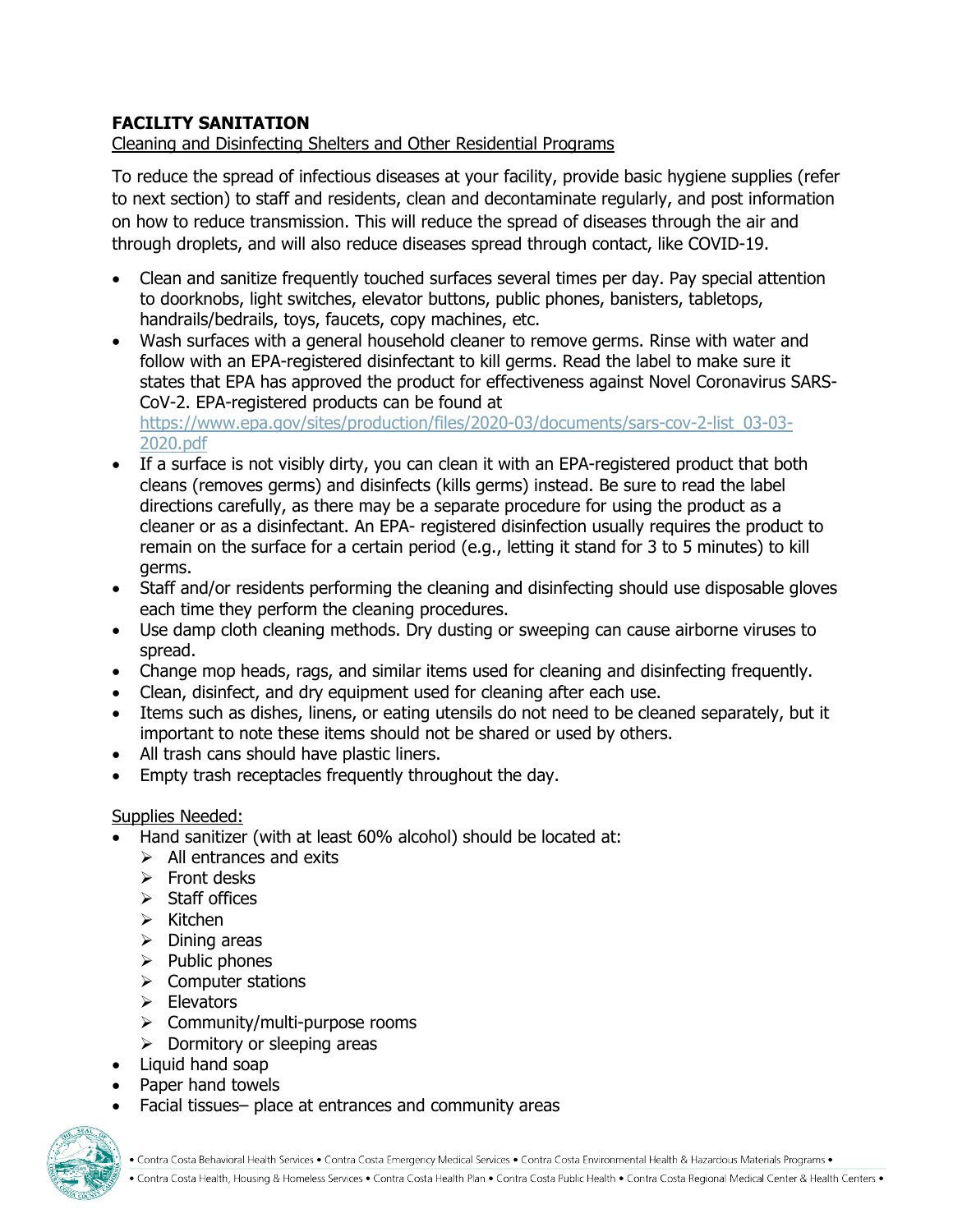- Disposable surgical masks for residents who are coughing or sneezing:
- Plastic-lined wastebaskets (for used tissues and masks) with closing lids
- Gloves in a variety of sizes
- Alcohol wipes
- EPA certified cleaning and disinfecting products

Consider setting up "hygiene stations" in designated areas with hand sanitizer, tissues, masks, a garbage can and educational signs. None of these supplies will prevent infection by simply being in your facility, so train staff to use them regularly and to teach residents how to effectively use them too.

# **MONITORING AND SCREENING FOR SYMPTOMS**

Preventing the spread of illness at each site is very important, but with new residents coming and going all the time sick residents will inevitably enter program sites. Sites need to be able to **identify** sick residents, **isolate** them from other residents and staff members and work with appropriate medical staff.

#### **Monitoring**

Active surveillance should be performed daily to help identify residents showing signs of respiratory illness. Surveillance activities include, but are not limited to:

- Checking in daily with all residents for fever, new cough, or new shortness of breath.
- Watching for trends in your facility regarding residents with fevers and respiratory symptoms.

## Screening and Identification

Implement routine screening procedures to help identify potentially ill clients. Monitoring for these symptoms can be accomplished through a combination of self-screening and screening questionnaires administered by general staff, with a follow-up done by a medical professional. Remember**,** having symptoms is NOT a reason to exit a client from your facility or services.

**Self-screening** refers to residents identifying themselves as having symptoms. The following activities may encourage self-screening among residents:

- $\circ$  Post signs with general symptoms near the entrance of your site and in other key locations, such as bathrooms.
- $\circ$  Post signs with instructions to notify staff if clients are feeling unwell.
- o Remind clients upon check-in and at community meetings of common symptoms of infectious diseases, and how they should notify staff.
- $\circ$  When residents tell staff that they are feeling ill, have staff record the residents' names, symptoms, and room/bed numbers so they can be followed up with later by a supervisor, counselor, clinician, or case manager.

(unless the situation is urgent and needs immediate medical attention). If a resident is coughing or sneezing, give resident a mask immediately.

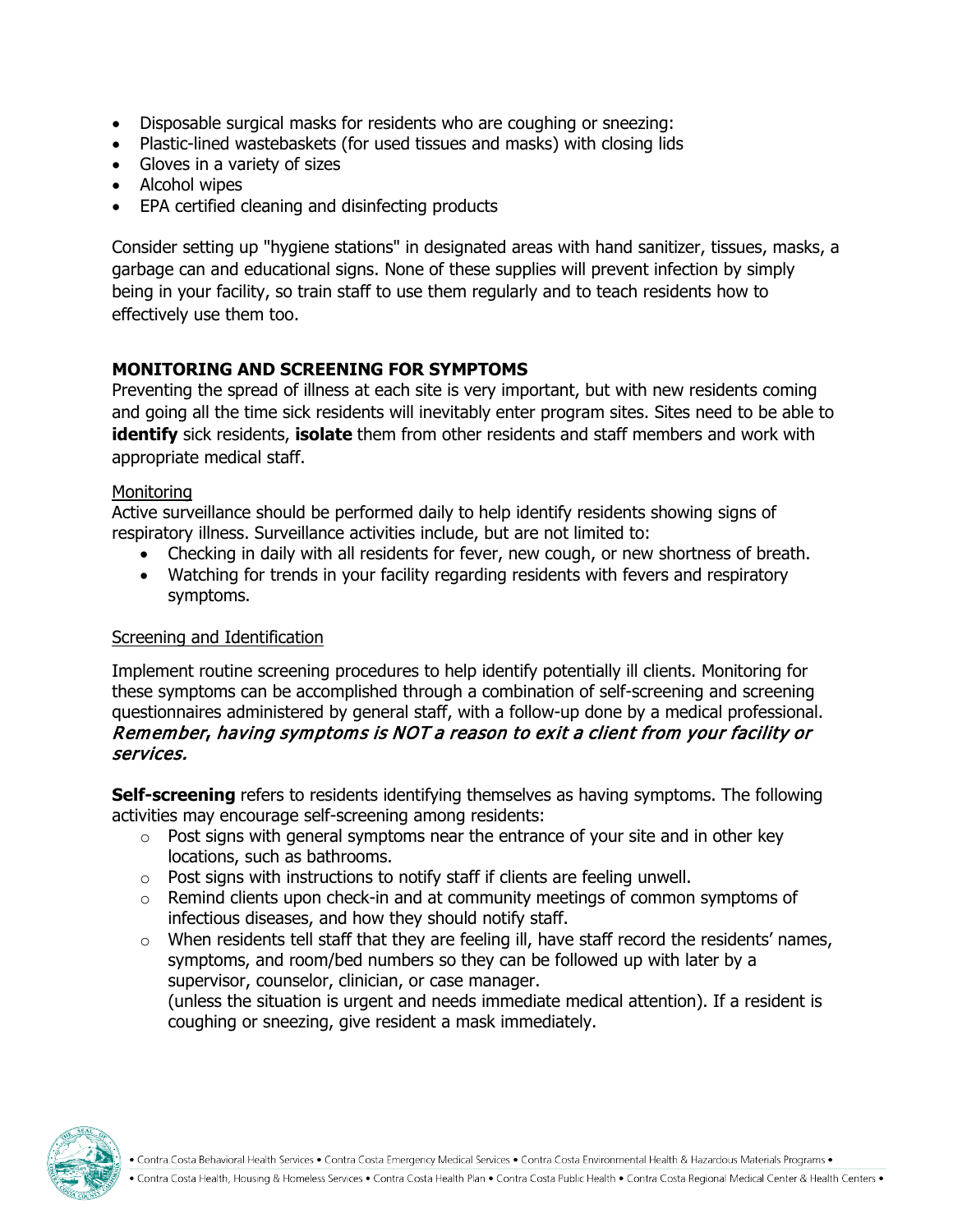**Screening questionnaire** is a simple survey that helps to quickly identify if a resident may be sick. The following screening questions should be asked at intake and daily:

- o Do you have a cough that is more than your normal cough?
- o Do you feel like you've been having fevers or chills?
- o Do you have any shortness of breath or breathing difficulties beyond your normal state?

If resident reports a fever or answers positively to any two of the three the questions, staff should note resident name, symptoms, and room/bed number so they can be followed up with later by designated staff members, such as floor supervisors AND consult with medical personnel. If after hours, call:

- CCHP Advice Nurse (877) 661-6230, option 1
- Blue Cross (800) 224-0336, option 2 (if Blue Cross Medi-Cal)
- Kaiser (866) 454-8855 (if Kaiser Medi-Cal)

If a resident is coughing or sneezing, give resident a mask immediately. *Staff may want to* have temporal thermometers to help residents self-screen for fever. Remember to clean thermometer with alcohol wipes after every use.

# **CARE FOR SYMPTOMATIC RESIDENTS**

If a resident develops symptoms including fever, cough or shortness of breath, and has reason to believe they may have been exposed to COVID-19, they should call their health care provider before seeking care, unless they are in a medical emergency. Contra Costa Health Services will work with staff and resident to determine if testing for COVID-19 is necessary.

- **Isolate** the resident in a single, private room or comfortable place with as much distance as possible from the rest of the congregate facility.
	- $\triangleright$  The ill resident should remain in isolation as determined by the Health Department. The resident should not participate in group activities, including group dining, use of common areas, and/or receiving visitors until cleared to do so by CCHS.
	- $\triangleright$  If a single, private room is not available, separation of the beds in the area should at least 6 feet apart or head-to toe with beds 3 feet apart.
	- $\triangleright$  If a client refuses to wear a surgical mask, practice social distancing with the client and have staff members wear masks when interacting with the ill client.
	- $\triangleright$  Allow them to rest, drink plenty of fluids, and have easy access to tissues and hand sanitizer.
	- $\triangleright$  If resident must leave their room for any reason, have them wear a surgical facemask.
- **Staff should implement standard, contact, and airborne precautions.**
	- $\triangleright$  Wearing gloves if hand contact with blood, body fluids, respiratory secretions or potentially contaminated surfaces is expected.
	- $\triangleright$  Wearing a mask if respiratory secretions are expected to contact mouth and nose.
	- $\triangleright$  Changing gloves after each encounter and wash hands or use alcohol hand sanitizer immediately after removing gloves.

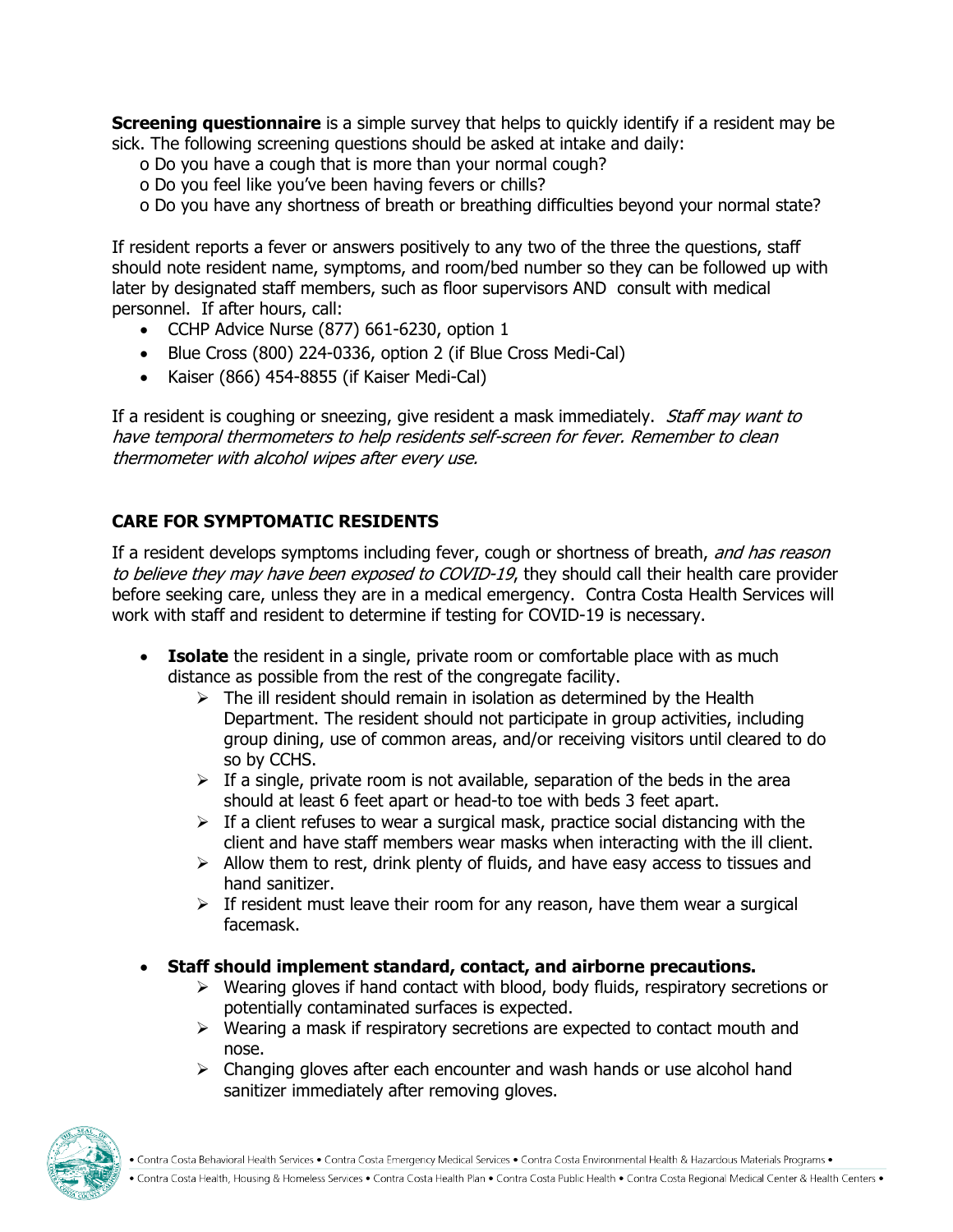- $\triangleright$  Washing hands with soap and water when hands are visibly dirty or contaminated with respiratory secretions.
- **H3 Homeless Programs:** Contact CCHS Health Care for the Homeless to consult if you have questions M-F 830-4 in this order:

1)Call Sue Dickerson (925)849-7808 (cell) 2) Respite shelter (925)646-5018 3) Dr. Mega (925)494-8481; after hours please call the CCHP advice nurse number at 877- 661-6230.

• **Behavioral Health Residential Programs**: for Adult System of Care including Board & Care facilities, Crisis Residential programs, and MHRCs call Jane Yoo (office: 925-957- 1117, cell: 925-812-6043); for Children's System of Care, including Short Term Residential Treatment Programs call Gerold Loenicker (office: 925-957-5124, cell: 925- 381-7263); for AOD programs call Fatima Matal Sol (925-348-3279)

Once a resident has been identified as having symptoms and has been isolated from other people at the site, the resident may need to be transferred to the appropriate medical facility or isolation site, particularly if they get sicker or cannot be effectively isolated from others. This should be decided with the appropriate CCHS medical personnel.

# **WHAT TO DO AFTER COVID-19 INFECTION IS CONFIRMED**

When a resident who has tested positive has stayed or remains at your facility, staff need to determine who else among staff and residents might have been exposed to the virus. In consultation with Contra Costa Health Services (CCHS) COVID-19 Clinical Consultation Center, the following actions may be required:

- Restriction of admissions to the facility with symptomatic residents.
- Cancellation of group activities; all meals to be served in resident rooms.
- Restriction of all visitors, including children.
- Recording a log of all persons who care for or enter the room or care area of the ill resident.
- Monitoring and isolation of resident(s) who were in contact with the case
- Maintenance of strict isolation of ill resident with standard, contact, and airborne precautions.
- Minimization of the number of staff providing care for positive COVID-19.
- In case of children/youth involved with Child Welfare or Probation, please notify Social Worker or Probation Officer, as well as Intensive Care Coordinator and/or treatment coordinator.

**Additional control measures and duration of implementation will be determined in consultation with Contra Costa Public Health staff.**



• Contra Costa Behavioral Health Services • Contra Costa Emergency Medical Services • Contra Costa Environmental Health & Hazardous Materials Programs •